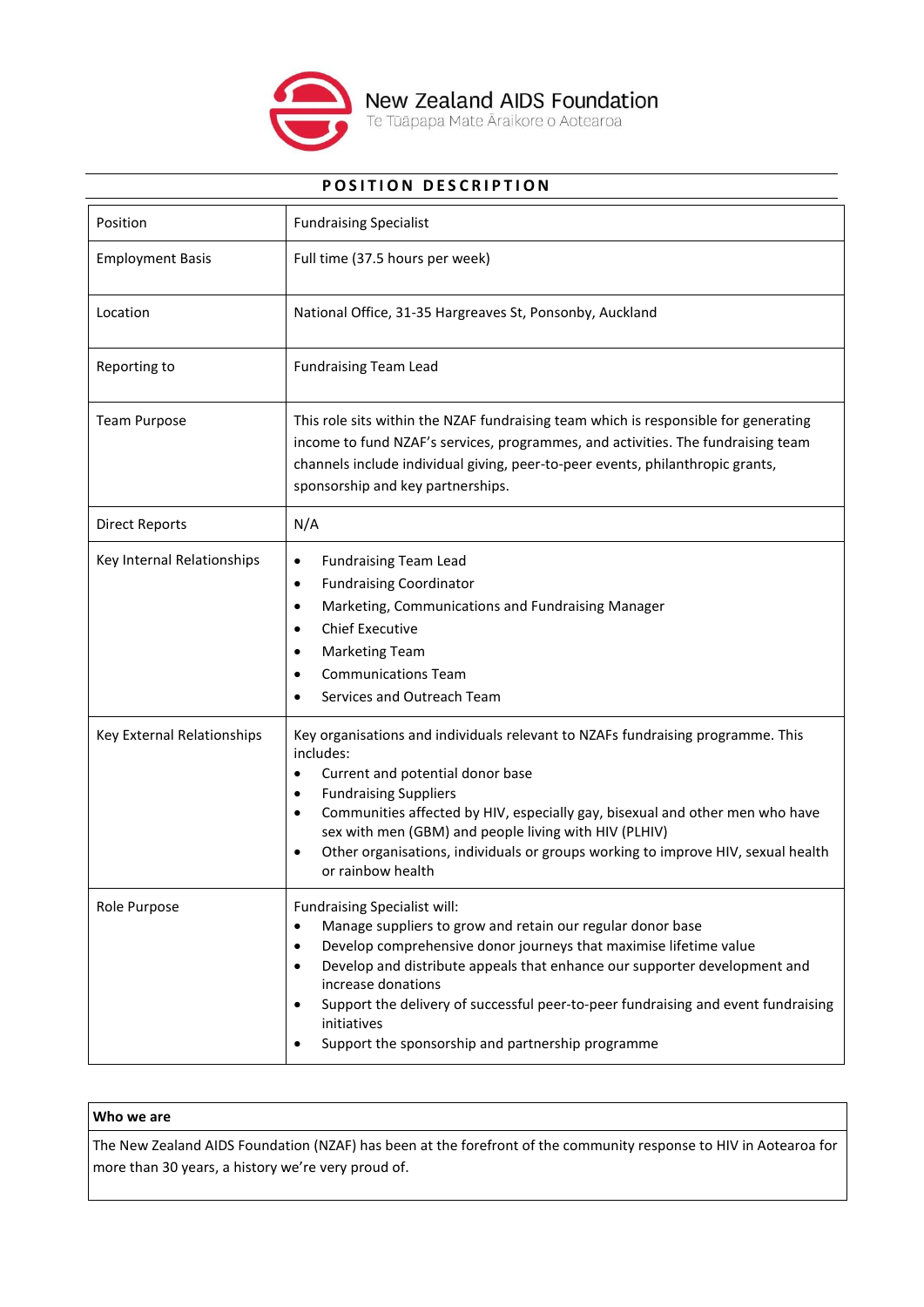With the same passion and commitment as those who came before us, we are working hard to prevent HIV transmission, reduce stigma and maximise the wellbeing of those most affected.

Through our community engagement, behaviour-change marketing campaigns, and testing and therapeutic support services, we reach people across the country.

As a registered charity, our work is made possible through funding from the Ministry of Health, passionate trust foundations and donations from like-minded individuals who share our vision. Together, we are working towards an Aotearoa with zero HIV transmissions where people living with or affected by HIV flourish.

### **Key Areas of Responsibly and Ownership**

#### **Individual giving**

Work with the Fundraising Team Lead to:

- Implement the NZAF regular giving plan, with adjustments as necessary to respond to new opportunities
- Increase NZAF donor acquisition through tele-fundraising and/or face-to-face fundraising channels and manage suppliers who support our acquisition programmes
- Deliver our supporter development programme, including:
	- $\circ$  Implement the communication calendar executing the onboarding process, researching and writing appeals, and preparing regular newsletter communications
	- o Continuously improve the database system and processes to ensure clean and accurate data of donors
	- o Manage suppliers that provide retention support services of existing donors
	- $\circ$  Run regular reports, imports and exports of data in a timely and effective manner
	- Respond to donor queries with poise via telephone, email and mail as required
- Support exploration of major gifts and bequest programmes
- Continuously look for new opportunities to improve and grow the fundraising programme

### **Peer-to-peer events**

Work with the Fundraising Team Lead to:

- Deliver our peer-to-peer events and associated appeals, including the promotion, recruitment and the coordination of collateral
- Actively promote and grow peer-to-peer fundraising activities year-round
- Liaise with organisations and individuals to support our fundraising initiatives, including for project fundraising, event partnerships and peer-to-peer fundraising as required
- Manage key stakeholders to support the development of concepts and advertising of the programme

### **General Fundraising**

You will contribute to a successful fundraising programme, including to support the wider team to:

- Manage fundraising resources and stock, to ensure we are well stocked to support fundraising objectives
- Respond to supporter enquiries on all aspects of our work
- Coordinate other fundraising initiatives at events, including at the *Ending HIV* Big Gay Out
- Support the fundraising team to deliver the sponsorship and partnership programme as necessary

### **Self-Development**

- Through the NZAF Performance Review process, establish personal/professional development needs/goals that support success in the role of Fundraiser – Individual Giving.
- Maintain familiarity with relevant evidence and best-practise in HIV prevention and health promotion.

### **Health & safety and Wellbeing**

- Proactively support the creation of a positive health and safety culture at NZAF.
- Ensure a clear understanding and knowledge of health and safety policies and procedures.
- Ensure a clear understanding of the hazards and control measures associated with daily operations at NZAF.
- Contribute to a positive and inclusive work environment, one that respects each other and values diversity.

**Any other reasonable task which is consistent with the overall purpose of the position.**